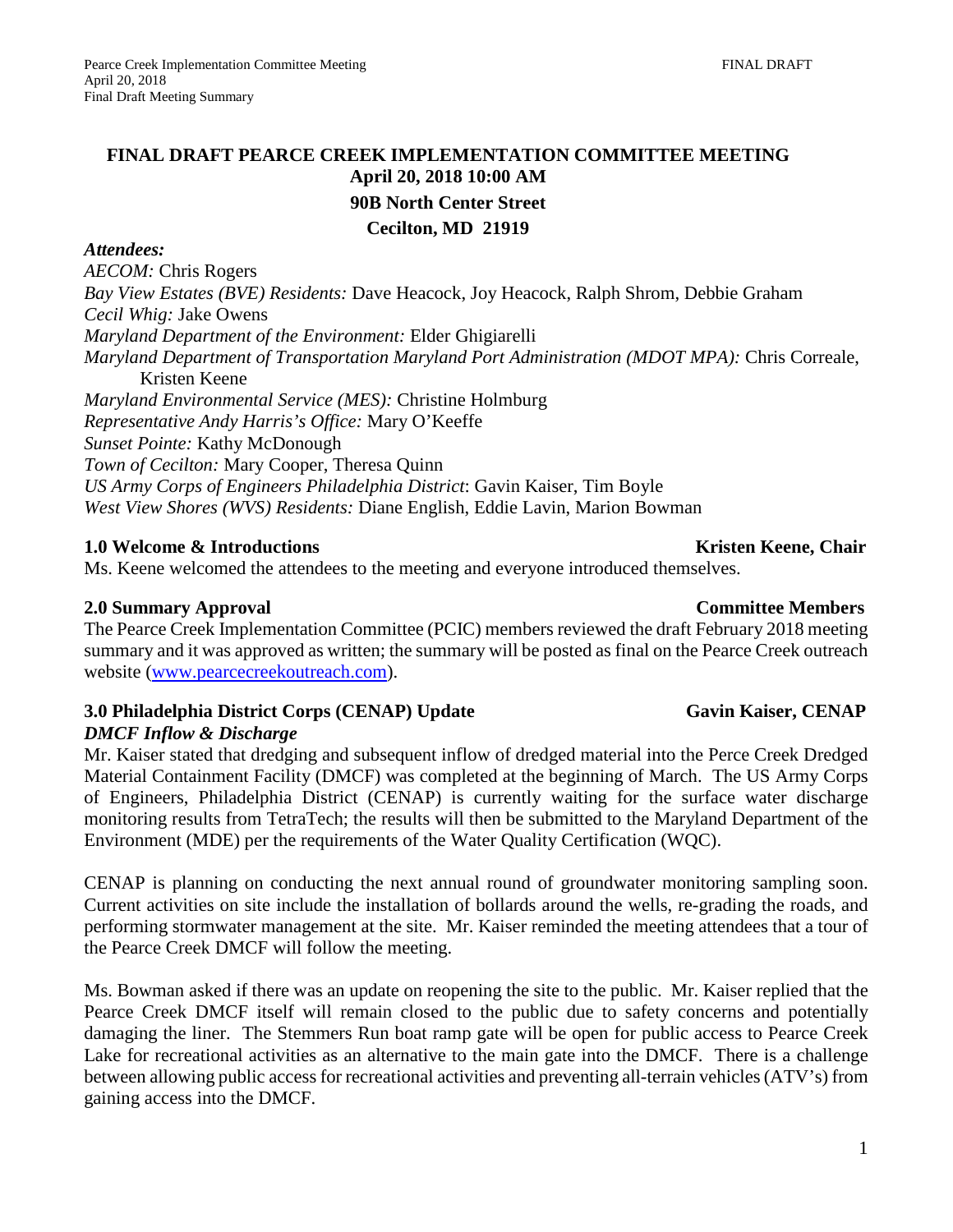### **4.0 Maryland Department of the Environment (MDE) Updates Elder Ghigiarelli, MDE** *Water Quality Certification Extension*

Mr. Ghigiarelli stated that CENAP requested a 2-year extension of the current WQC, which was originally issued in December 2014 to complete the authorized dredging project and quantities specified in the WQC. Taking into consideration the delays that have occurred on the project, MDE issued a one-year extension of the existing WQC, with a new expiration date of March 2019. In January 2019, MDE will reevaluate the quantity of dredged material that has been placed at the Pearce Creek DMCF in relation to the authorized quantity in the WQC to determine if the WQC can be extended for an additional year or if CENAP will need to reapply for a new WQC, which would include a new public notice period with the application.

## **5.0 Drinking Water Line Planning Progress Chris Rogers, AECOM**

## *Status of In-home Connections*

Mr. Rogers stated, to date, there have been 195 homes fully connected to the water system. Nine interior connections are scheduled to occur over the next two weeks. Currently, 164 wells have been abandoned. Of the 232 properties in the Pearce Creek Service Area, there are seven outstanding homes; four homes have refused to connect, one needs to sign an Access Agreement, and two homes have had no contact with AECOM. The project team will continue making efforts to connect all homes in the Service Area to the public water supply.

## *Transmission Main & Distribution Main: Contract Closeout*

Mr. Rogers stated that the Transmission Main and Distribution System contracts have been closed out. Any punch list items associated with the Distribution System project (i.e. road restoration) have been transferred to the on-lot contract and will be covered by Reybold.

Regarding Bay View Estates (BVE) roads, the on-lot contract includes 10,000 square yards of tar and chip (all BVE roads = 18,000 square yards), which will be applied to repair the areas that were damaged by the on-lot work and to restore any other patchwork. A fog coat will be applied to all the roads in BVE.

# *Transmission Main Leak*

Mr. Rogers stated that the Transmission Main experienced a leak on 3/15, but there was no disruption of service. The leak was located in the Town of Cecilton at the connection point between an existing waterline and the new waterline.

Mr. Lavin stated that there is standing water on Pond Neck Road across from the chlorine injection station and asked if there is a possibility it could be due to a leak in the waterline at that location. Mr. Rogers replied that the water has been tested and there is no presence of chlorine, which supports the notion that there is no leak from the waterline; however, AECOM is still investigating the standing water issue.

# *CODE RED Notification System*

Ms. Cooper stated that the Town of Cecilton uses a system called CODE RED to notify residents regarding any community issues. The notification can be sent via text, voicemail, or email to alert users of situations similar to the water system leak. Ms. Cooper encouraged residents to sign-up for the notification system and stated that the service is free and users can opt-out at any time. To sign up, a form can be obtained from Town Hall or individuals can visit the Town of Cecilton website [\(https://www.ceciltonmd.gov/\)](https://www.ceciltonmd.gov/)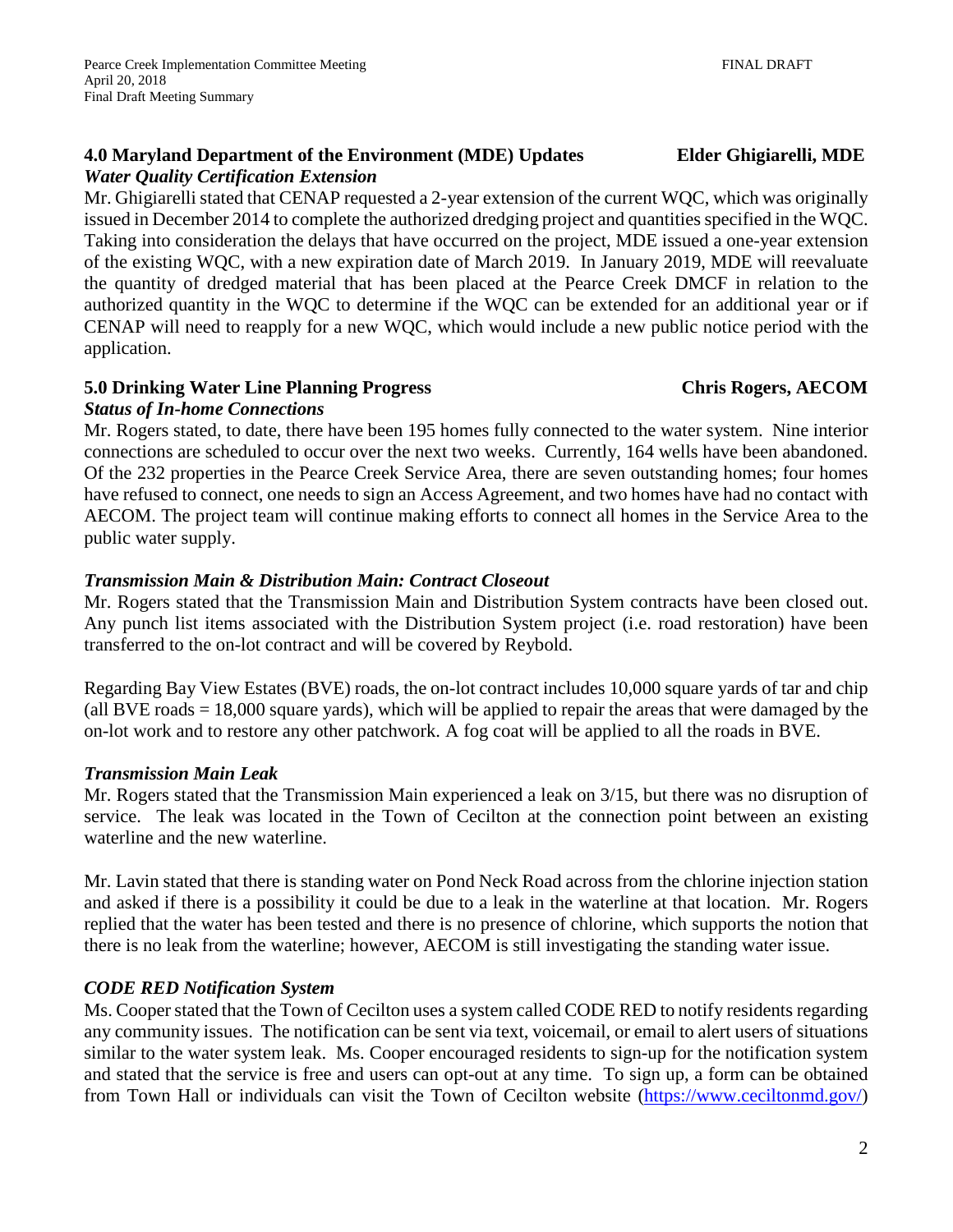where there is a link to enroll electronically. The completed forms can be submitted to Teresa Quinn, who is the new water and sewer billing clerk for the Town of Cecilton. Ms. English expressed her appreciation for the system as it was very informative and useful. Ms. Keene stated that a link to sign up for the CODE RED notification system will also be available on the Pearce Creek Outreach website.

## **6.0** MPA Updates **Kristen Keene, MPA**

## *Exterior Monitoring Updates*

Ms. Keene stated that in May 2018, Anchor QEA will collect the spring 2018 exterior monitoring samples in Pearce Creek Lake and the Elk River. The monitoring includes samples for water quality, sediment quality, and benthic community structure. This will be the first sampling event after dredged material inflow and surface water discharge from the Pearce Creek DMCF. A presentation of the spring 2018 results will be provided in the fall.

### *DMMP Outreach*

Ms. Keene stated that Maryland Department of Transportation Maryland Port Administration (MDOT MPA) is working to set up a project briefing and tour of the Pearce Creek DMCF for elected officials. Residents will be notified when the tour is scheduled.

There are two upcoming Dredged Material Management Program (DMMP) meetings; the Executive Committee meeting on 5/3 and the DMMP Citizens Advisory Committee (CAC) meeting on 5/9. Ms. Keene reviewed the structure of the DMMP, which is comprised of a series of advisory committees that provide support for dredged material management solutions in Maryland.

The Executive Committee includes the Secretary of MDE, the Secretary of MDOT, the Secretary of the Department of Natural Resources, Colonels from US Army Corps of Engineers, both Baltimore District (CENAB) and CENAP, the Chesapeake Bay Foundation and liaisons from the Management Committee and the Citizens Advisory Committee. The Executive Committee reports to the Governor of Maryland. All of the committees help support dredged material management solutions on a 20-year rolling plan to ensure the Port of Baltimore can remain open for business, that the channels are maintained to a proper depth, and that there is a place or solution for all of the dredged material. The DMMP CAC meeting will be held in the Baltimore area and include an update on the Pearce Creek project – this meeting is open to the public and Pearce Creek residents are welcome to attend.

## **7.0 Citizen Comments** Community Representatives

## *Feedback from the Community Members*

Mr. Heacock thanked AECOM and MDOT MPA regarding their efforts to resolve the BVE road issues; the meetings with the BVE Board of Directors have been very beneficial.

Mr. Heacock stated that some residents have experienced an issue with their billing; there was an option to pay the entire hydrant fee and the online billing system does not seem to reflect the full payment correctly. Ms. Quinn stated that the current billing system recognizes the full payment as a credit rather than being added under the hydrant fee billing item. The Town of Cecilton is moving to a new billing system that should correct the issue. Residents should only pay the water fee if they have already paid the full hydrant fee amount.